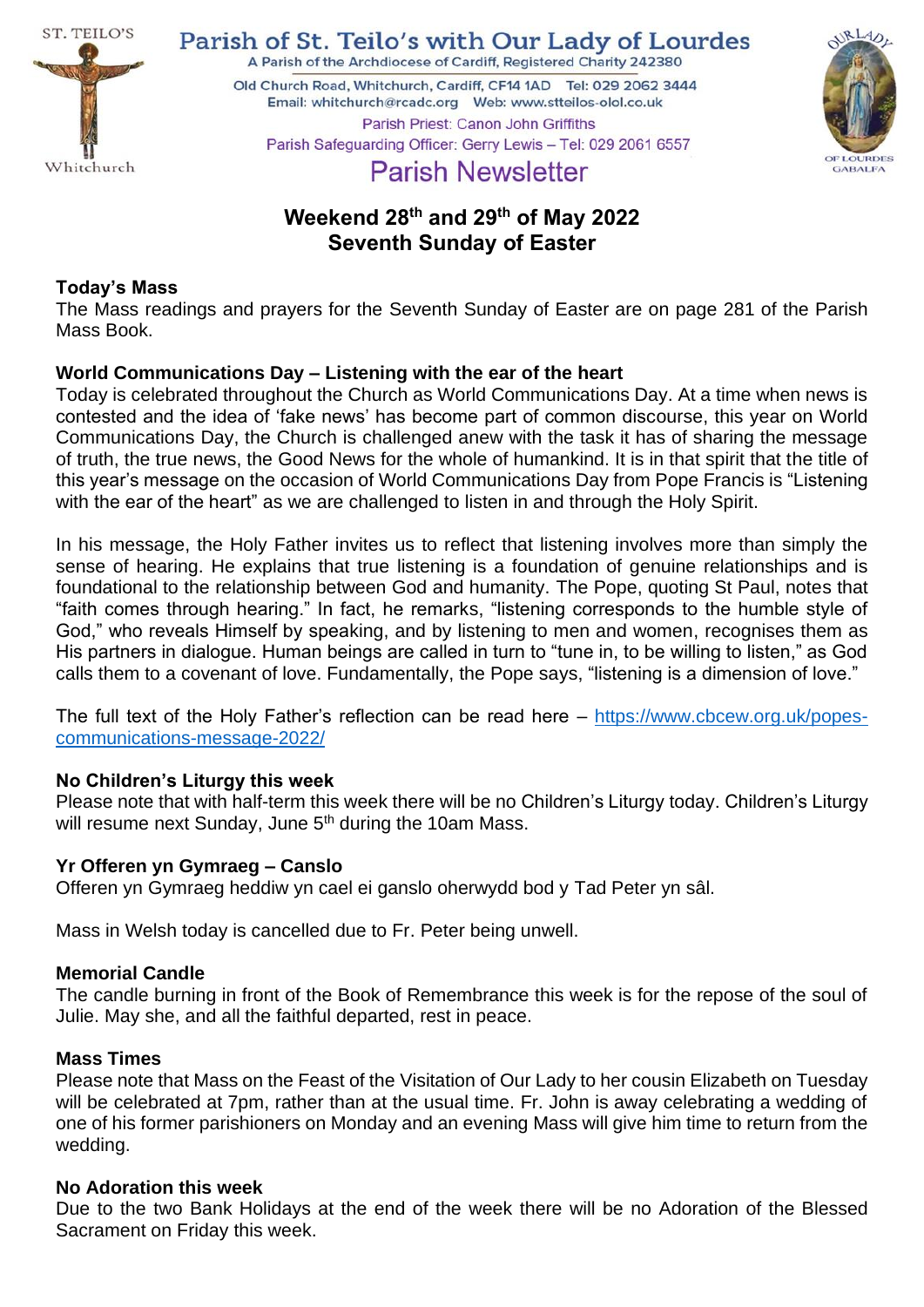### **Pentecost Sunday**

Next Sunday we celebrate the coming of the Holy Spirit on the Apostles at Pentecost. This Solemnity marks the birthday of the Church and the mission of all who receive the Holy Spirit to go out and proclaim the Good News to the whole of creation. We pray that the Holy Spirit will inspire each one of us so that our community can faithfully proclaim the message of the Gospel in our time and place.

### **The Platinum Jubilee of the Coronation of Queen Elizabeth**

This year has seen Her Majesty the Queen become the first British monarch to celebrate a Platinum Jubilee after 70 years of service to the nation. The Bishops' Conference of England and Wales, along with religious leaders from all faith communities, has agreed that this occasion will be marked next weekend by prayers for Queen Elizabeth. As well as praying for Her Majesty during the Bidding Prayers at Mass next weekend, we will pray the special prayer agreed for the occasion:

### **Prayer for the Queen**

Next weekend, following the Prayer after Communion, the priest will lead the congregation in prayer as follows:

V. O Lord, save Elizabeth, our Queen.

## **R. And hear us on the day we call upon you.**

- V. O Lord, hear my prayer.
- **R. And let my cry come before you.**
- V. The Lord be with you.
- **R. And with your spirit.**

Almighty God, we pray, that your servant Elizabeth, our Queen, who, by your providence has received the governance of this realm, may continue to grow in every virtue, that, imbued with your heavenly grace, she may be preserved from all that is harmful and evil and, being blessed with your favour may, with the royal family, come at last into your presence, through Christ who is the way, the truth and the life and who lives and reigns with you in the unity of the Holy Spirit, one God, for ever and ever. **Amen**

## **Refreshments after 10am Mass next Sunday**



To mark the Platinum Jubilee in a social way, coffee and tea will be served in the Parish Hall at St. Teilo's after the 10am Mass next Sunday. Why not come and join us for this celebration? All are welcome.

## **Christ the King Primary School – Nursery Applications for January 2023**

For parents of children born between 01/09/2019 and 31/03/2020. The application system opens on Monday, June 6th and closes on Monday, July 4th for children starting nursery in January 2023.

Applications will be available on the school website under the Key Information tab and then under Admissions:<https://www.christthekingcathprm.co.uk/admissions/> . If you would prefer, the school can post an application out to you. Please contact the school office at [christthekingprm@cardiff.gov.uk](mailto:christthekingprm@cardiff.gov.uk) to request a hard copy.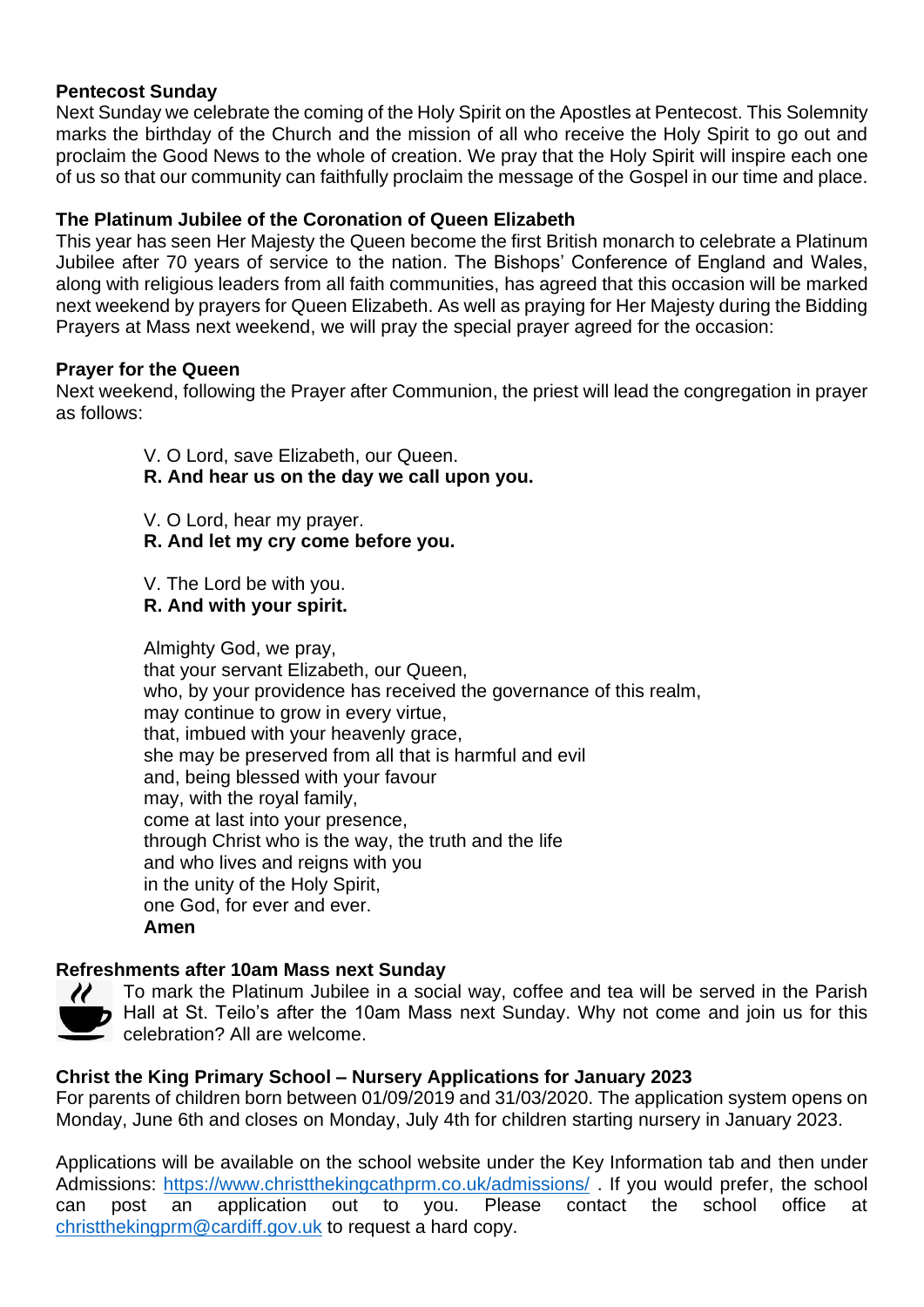### **Reading at Mass – A reminder to encourage volunteers:**

Since the reopening of the Church post-Covid, we have had one reader proclaiming all the readings at most Sunday Masses, though the 6pm Mass on Sunday evening has begun to use two readers. I would now like us to extend the number of readers in light with the General Instruction of the Roman Missal which says: "if there are several readings, it is well to distribute them among a number of readers" GIRM109.

I would like to have three readers at each Sunday Mass – one to read the first reading and the psalm, another the second reading and a third reading the Prayers of the Faithful (bidding prayers).

To do this we need more volunteers to come forward to read. If you are able and willing to read at Mass, please let the person responsible for the rota know. The rota organisers for each Mass are:

- Lynda Costley at 6pm Mass at Our Lady of Lourdes
- Leigh Jenkins at 10am Mass at St. Teilo's
- Madeleine Walters at 6pm Mass at St. Teilo's.

Alternatively email the parish email account – [whitchurch@rcadc.org](mailto:whitchurch@rcadc.org) – and your names will be passed on to the organisers.

### **Charismatic Prayer Group**

In the Parish of St. Teilo's with Our Lady of Lourdes we, thankfully, have a wide range of opportunities to pray together in a variety of ways. This includes:

- Praying the Liturgy of the Hours, the Prayer of the Church, at Morning Prayer.
- Celebrating the sacrifice of the Mass in response to the Lord's call to 'do this in memory of me'.
- Spending time in Adoration of the living Lord Jesus present in the Most Blessed Sacrament during Friday Adoration.
- Praying the Rosary and reflecting on the following Sunday's readings in the group which meets at Peter and Chris Searle's house each month.
- Praying the Chaplet of Divine Mercy in the group that meets in the Parish Hall on alternate Saturday Afternoons.

From Tuesday, June  $7<sup>th</sup>$  we will also be introducing a Charismatic Prayer Group in the parish which will meet fortnightly at 7pm in the Parish Hall at St. Teilo's.

The parish has had a charismatic prayer group in the past, so those who have experience of praying in this way are welcome to come along while people new to Charismatic Renewal are strongly encouraged to explore Spirit filled prayer. To aid the formation of the new prayer group, Fr. John has arranged for Adrian Bold, Chair of the Archdiocesan Service Team for Catholic Charismatic Renewal, to lead the prayer and bring his leadership experience and skills in leading praise and worship to help the parish group develop.

### **The Sacrament of Confirmation**

Advance notice that the Sacrament of Confirmation will be celebrated at St. Teilo's on Sunday, July 10<sup>th</sup> at the 10am Mass. His Grace, Archbishop Stack, who by then will be the Archbishop Emeritus, will be celebrating the Sacrament for our young people.

### **Rest in Peace**



In your mercy, please pray for the repose of the souls of those who have died recently. We remember George Smith and Cyril Bernard. Mr. Smith's Funeral Service will take place at St. Teilo's on Thursday, June 9<sup>th</sup> at 11am followed by internment at Thornhill. Mr. Bernard's Funeral Service will take place at the Wenallt Chapel, Thornhill on

Friday, June 10<sup>th</sup> at 11.45am. Please also pray for the repose of the souls of those whose anniversaries occur at this time: Nancy Hughes, Mary O'Neill, Donald Carne, Elizabeth Collins, Ava Maria Vaughan (Baby), Florence Robinson, Elizabeth Perry, David A'Herne, Margery Arnold, Iolanda Hodkinson, Mary Hourihan, Alice Clarkson, Agnes Lenehan, Catherine Saunders, Bridget O'Conner, Sally Andrews, Patrick McCarthy, John Cotter, Edward Singleton, Katrina Moggridge, James McCarthy, Elizabeth Carne, Baby Codi Yaxley, Mark Canning, Nora Conroy, Gretta Delaney – Carass, Elizabeth Wheatley, Ellen Pudney, Dorothy Fagan, Sarah Andrews, Gemma Harney, Patrick Dunne and Joan Lane.